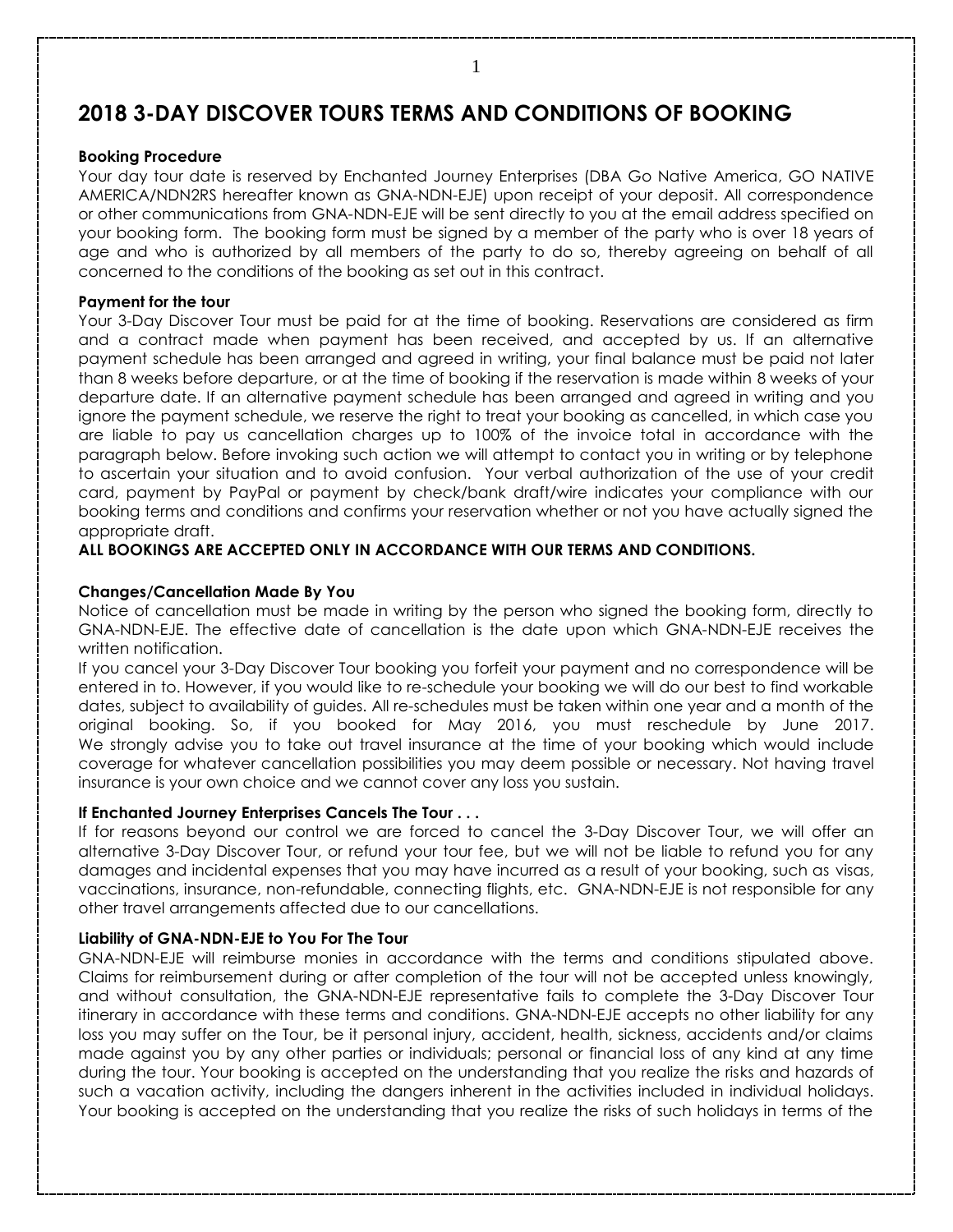potential for delays and alterations, due to possible changes of local politics, weather, border restrictions, disease, loss of damage to property, inconvenience, and discomfort.

#### **Changes To The Itinerary**

Itinerary changes are rare and will only be made in exceptional circumstances. GNA-NDN-EJE will, at all times, and wherever possible, complete the 3-Day Discover Tour itinerary. It is however accepted by all tour members that, for reasons arising beyond GNA-NDN-EJE's control, the itinerary may have to be changed: Such exceptional circumstances include, but are not restricted to, sickness; accident; road closures; weather conditions including inclement weather that, in the opinion of GNA-NDN-EJE representatives, presents any danger to the tour members or themselves; political and social unrest; war; Acts of God.

## **Photographs or Pictures:**

Images appearing on the GNA-NDN-EJE or Little Bighorn Tours websites should be used solely as an indication of facilities and attractions. Actual facilities and attractions may vary according to itinerary. Any maps shown are current at the time of printing and may not reflect the actual routing should the itinerary change. In booking a journey with GNA-NDN-EJE you agree to grant us (and third parties with whom we may engage in joint marketing) a worldwide, royalty-free, fully paid up license to use your photographic, video, or digital likeness solely for our promotional and/or commercial purposes.

## **Insurance and Personal Injury**

You should be insured against medical and personal accident risks (to include repatriation costs, air ambulance, and helicopter rescue service). You must ensure that the policy you buy offers the level of protection you need and covers you for the activities involved **- be aware that some policies do not include, or may restrict, coverage for horseback riding and other activities**. There may be cheap policies available, but cheap does not always mean good value - we strongly advise you check fully what will and won't be covered. In particular, cover provided by credit cards is often very restricted. You will be asked to provide details of your insurance policy, including insurer, policy and phone number on the morning of your trip departure. Any claims concerning matters for which you are insured must be directed to your insurers.

For your protection, we cannot strongly enough recommend the purchase of travel insurance. Travel insurance should provide you with trip cancellation/interruption, travel delay, medical expenses, emergency assistance, air flight, baggage and baggage delay coverage to protect your financial investment. Medical coverage purchased with your policy will also satisfy our requirement for health insurance. You are responsible for making all of your own arrangements for travel insurance cover, health and sickness cover, and any other insurance policies that you deem necessary to undertake the Tour. GO NATIVE AMERICA/NDN2RS/Little Bighorn Tours/ Enchanted Journey Enterprises IS NOT LIABLE OR RESPONSIBLE FOR PROVIDING ANY GUESTS WITH ANY FORM OF INSURANCE.

#### **Complaints**

We are not a travel agency, airline or insurance broker. Should any problems arise, GNA-NDN-EJE representatives must be given opportunity to resolve these *in situ*, and will attempt to solve them in an amicable fashion to the satisfaction of all concerned. Complaints made after the journey for any problem, without opportunity for amends in situ, are considered unfair.

### **For Your Protection . . .**

We reserve the right to terminate the itinerary and journey of any tour member whose behavior is a cause of distress, damage, disruption or annoyance to other journey members; to GNA-NDN-EJE/Enchanted Journey Enterprises representatives, to guides engaged by GNA-NDN-EJE or to tribal representatives, to any third party; or to private, tribal, state or federal property. If you are prevented from traveling because, in the opinion of any person in authority, you appear to be unfit to travel or likely to cause discomfort or distress or insult in any way to other passengers or to tribal hosts and guides, it is your responsibility and full cancellation charges will apply.

#### **Delays**

Under any circumstances or for any reason, if you incur costs in the event of delay, GNA-NDN-EJE accepts no liability for such costs. It is accepted that the most likely cause of delay is air travel.